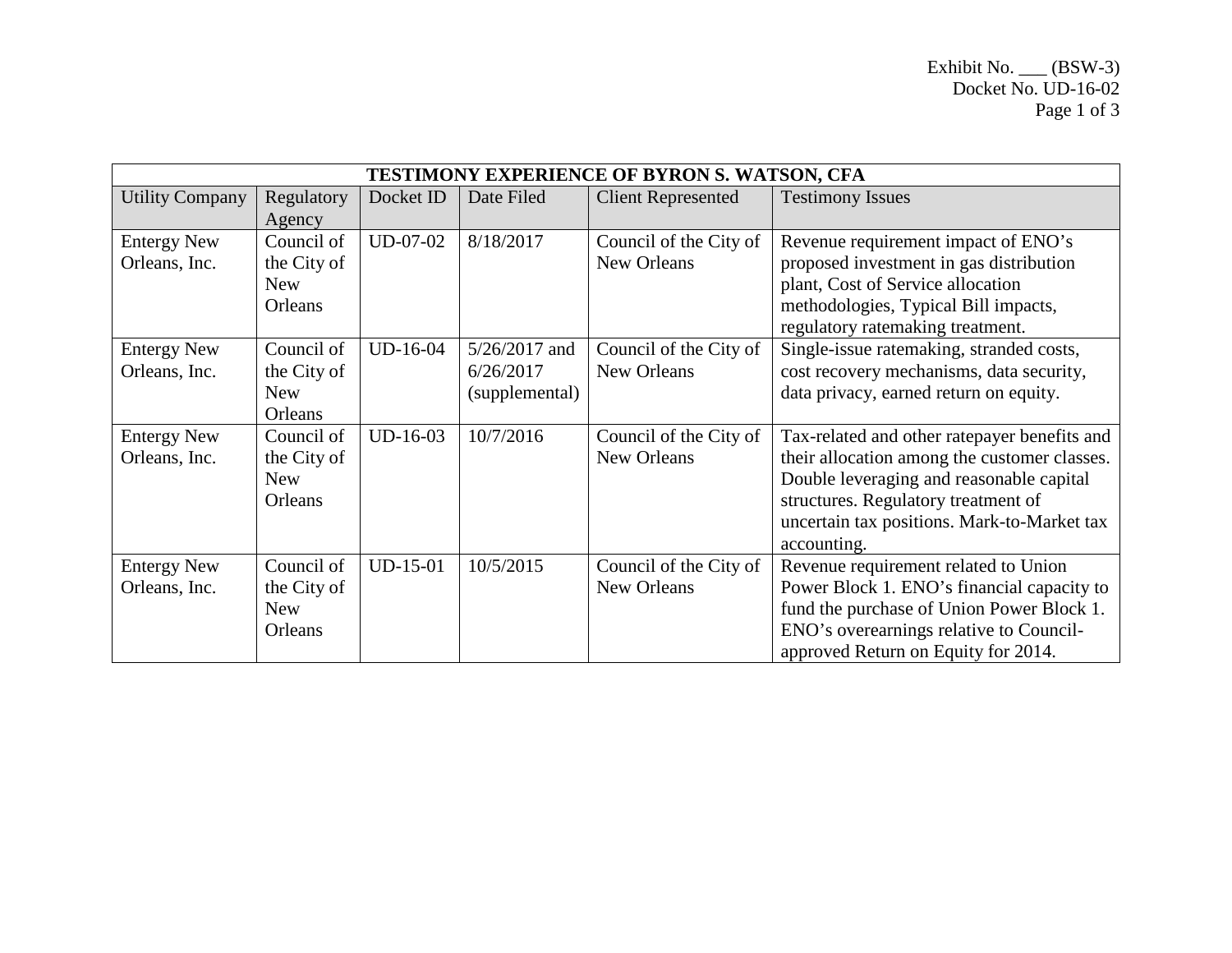| TESTIMONY EXPERIENCE OF BYRON S. WATSON, CFA                     |                                                          |                                          |                                                         |                                                   |                                                                                                                                                                                                                                                                                                                                                                                         |  |  |
|------------------------------------------------------------------|----------------------------------------------------------|------------------------------------------|---------------------------------------------------------|---------------------------------------------------|-----------------------------------------------------------------------------------------------------------------------------------------------------------------------------------------------------------------------------------------------------------------------------------------------------------------------------------------------------------------------------------------|--|--|
| <b>Utility Company</b>                                           | Regulatory<br>Agency                                     | Docket ID                                | Date Filed                                              | <b>Client Represented</b>                         | <b>Testimony Issues</b>                                                                                                                                                                                                                                                                                                                                                                 |  |  |
| Entergy<br>Louisiana, LLC<br>and Entergy<br>New Orleans.<br>Inc. | Council of<br>the City of<br><b>New</b><br>Orleans       | $UD-14-01$                               | 4/1/2015                                                | Council of the City of<br>New Orleans             | Applications of Entergy Louisiana, LLC<br>and Entergy New Orleans, Inc. for<br>certification of Hurricane Isaac system<br>restoration costs and for authority to issue a<br>securitization bond to provide for storm<br>cost recovery and to pre-fund a storm<br>reserve. Testimony related to the feasibility<br>of securitization and the structuring of the<br>securitization bonds. |  |  |
| Florida<br>Municipal<br>Power Agency                             | Florida<br>Joint<br>Legislative<br>Auditing<br>Committee | Auditor<br>General<br>Report<br>2015-165 | 3/30/2015                                               | <b>State of Florida</b><br><b>Auditor General</b> | Live testimony before the Joint Legislative<br>Auditing Committee. Testimony related to<br>fuel and interest rate hedging practices.                                                                                                                                                                                                                                                    |  |  |
| Entergy<br>Louisiana, LLC<br>and Entergy<br>New Orleans,<br>Inc. | Council of<br>the City of<br><b>New</b><br>Orleans       | UD-14-02                                 | 3/16/2015                                               | Council of the City of<br>New Orleans             | Joint application of Entergy Louisiana,<br>LLC and Entergy New Orleans Inc. to<br>transfer electric service in Algiers to<br>Entergy New Orleans, Inc. Testimony<br>related to net ratepayer benefits resulting<br>from the Algiers Transaction.                                                                                                                                        |  |  |
| Entergy<br>Louisiana, LLC                                        | Council of<br>the City of<br><b>New</b><br>Orleans       | $UD-13-01$                               | 1/20/2014<br>(Direct) and<br>3/21/2014<br>(Surrebuttal) | Council of the City of<br>New Orleans             | Application of Entergy Louisiana, LLC for<br>authority to Change Rates, Approval of<br>Formula Rate Plan and for Related Relief<br>for Operations in Algiers. General rate case.<br>Testimony related to adjustments to test<br>year period and related pro-forma<br>adjustments.                                                                                                       |  |  |